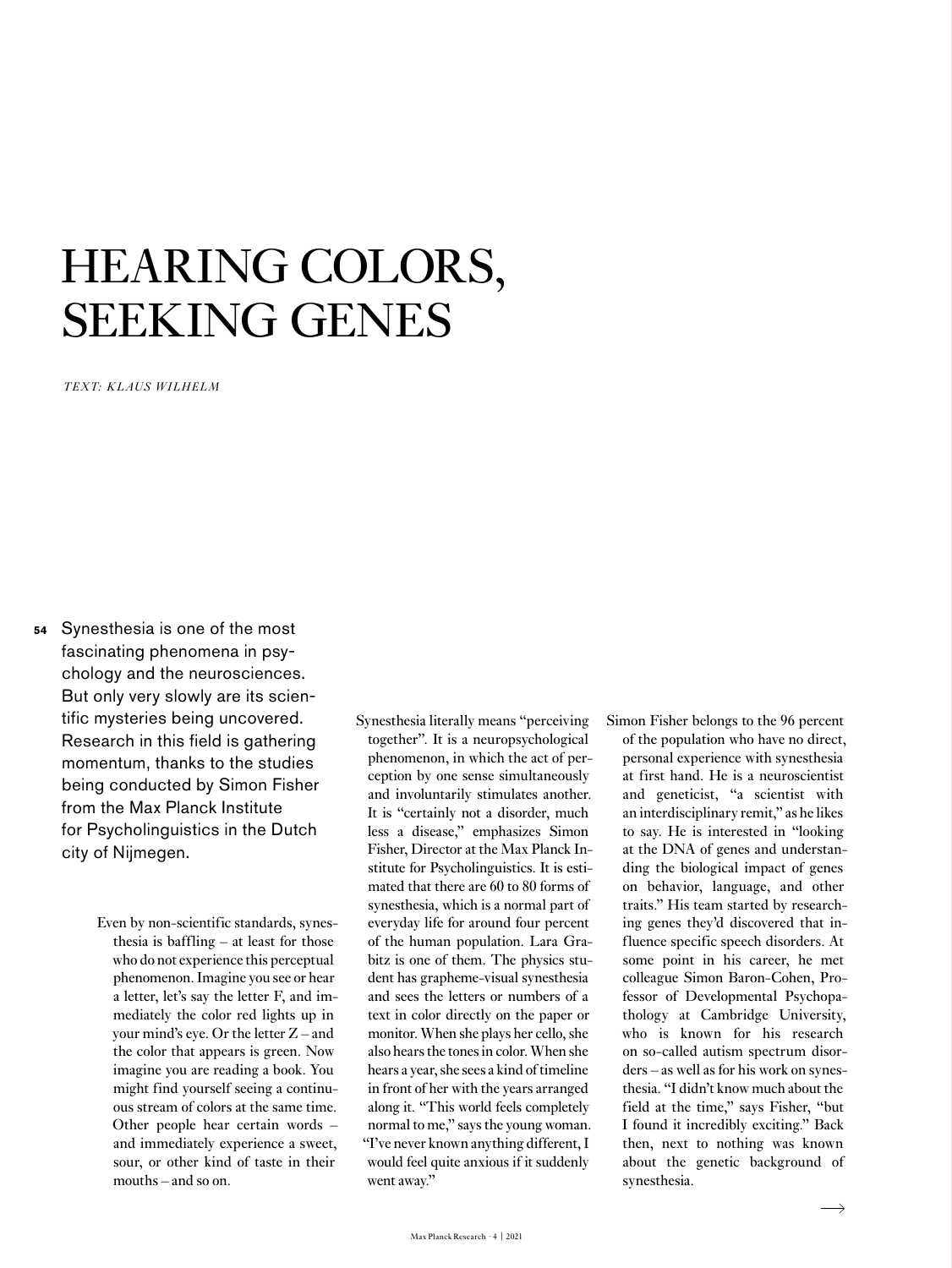# KNOWLEDGE **FROM**

BIOLOGY & MEDICINE

Painting for the ears: artist Wassily Kandinsky is one of the world's most famous synesthetes. Painted in 1926, this picture with the title "*Three Sounds*" embodies his idea that colors and shapes can convey music – and vice versa.

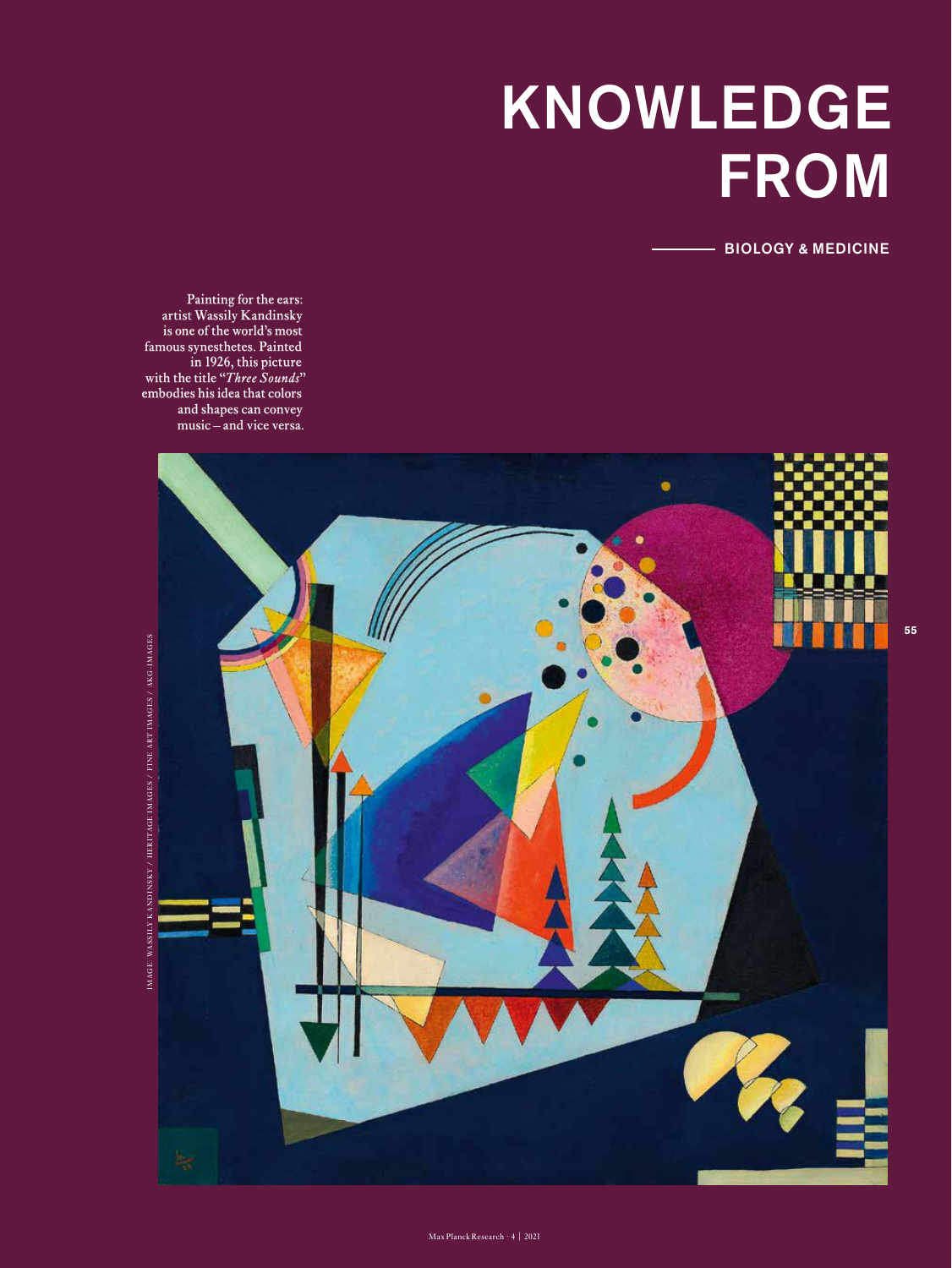- revolutionized by high-perfor mance technology that could rapidly analyze entire genomes from thousands of people si multaneously. Ever more pre cise, ever more affordable, ever more sophisticated – a giant step forward. Yet "despite all the technology, it is still an in tellectual challenge to analyze these raw DNA data files and to examine how genes ultimately influence a trait," explains Fisher. "Because, even though genes provide instructions for human brain structure and be havior, we have to find out the ways in which these instruc tions are implemented. That's the high art of DNA analysis." And that's the domain of bioin -  $G.F.S$ formatics. The experts investi -
- gate whether certain traits oc cur simultaneously with vari ants of certain DNA sequences or genes. "To ascertain this, you need skill, expertise, a lot of luck, and above all a large num ber of DNA samples from peo ple with synesthesia," the re searcher says. This is because it is rare for a single gene to have a major effect on complex traits like synesthesia. As a rule, a combination of many gene se quences work together to make a trait more likely.

By the time he took up the post of Director at the Max Planck In stitute for Psycholinguistics, re search processes were being

With this in mind, researchers have already spent many years seeking people with different forms of synesthesia for their studies. They are pursuing two different lines of research: firstly, the team needs as many unrelated test subjects with grapheme-color synesthesia as possi ble from among the general popula tion. They are searching for so-called "polymorphisms" in their genes. These are "normal" variants of genes that often differ by just one building -



Early categorization: published in 1883, Francis Galton's book about psychology contains drawings by synesthetes. Figs. 64 and 65 contain examples of how numbers are experienced in space, accompanied by their perceived colors. In Fig. 66, the months of the year are arranged in a circle and associated with colors. Fig. 69 shows colors and patterns associated with various letters and numbers.

block. Although each polymorphism by itself has only a minor effect, the effects of multiple variants on various genes add up, and this is when people are more likely to develop synesthesia. However, the genomes of at least 1,000 synesthetes are required in or der to make any statistically meaning ful assessments. "We are almost there," says Fisher. He and his team are now approaching their first goal: to examine the genomes of these

Max Planck Research · 4 | 2021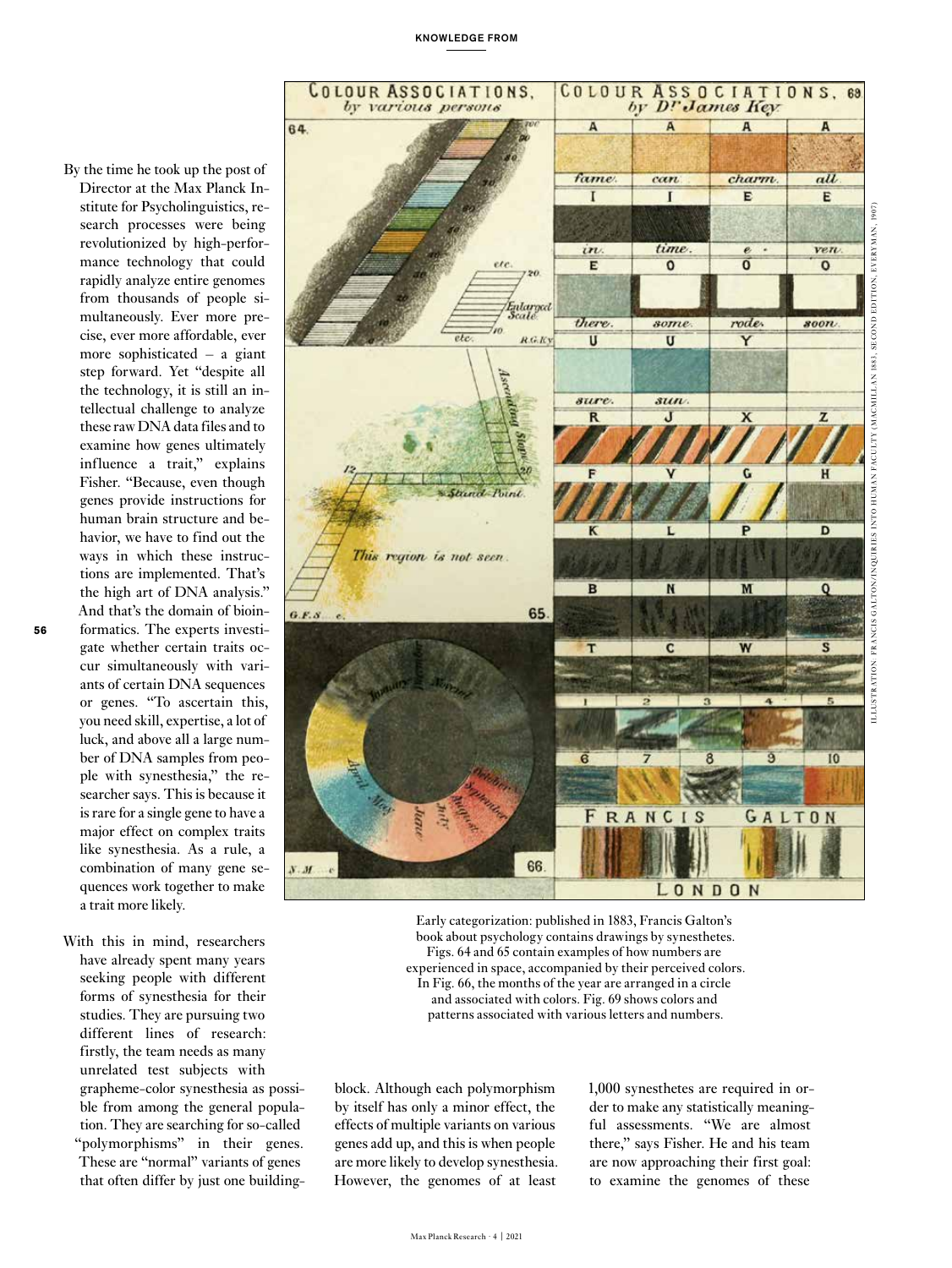1,000 people and identify all "suspicious" polymorphisms. If specific DNA variants are found to be more common in people with synesthesia than in those without it, these variants could be associated with the trait.

- Secondly, the team in Nijmegen is searching for families in which synesthesia occurs multiple times throughout several generations. The researchers are using their high-tech methods to comb the genomes of these people for genes that could help explain the unusually high incidence of synesthesia in these families. "We can only make statistically reliable statements if we can analyze large families," Simon Fisher explains. "In similar studies on speech disorders which we conducted in the past, we investigated three generations of a family in which 15 out of 30 individuals were affected. The synesthesia families we have found so far are much smaller."
- Nevertheless, the first provisional results are already available. Through the collaboration with Simon Baron-Cohen, Fisher's group got the chance to analyze the genomes of three families in which five or more members spanning at least three generations had sound-to-color synes-

#### **SUMMARY**

In children, synesthetic associations are initially chaotic and fluid but become more consistent over time.

 $\bullet$   $-$ 

People with autism spectrum disorders report synesthetic experiences much more frequently than other people.

The development of synesthesia could be influenced by several genes that help establish connectivity between nerve cells in different parts of the brain.

thesia. The team, led by Amanda Tilot, identified 37 candidate genes that might potentially be linked to synesthesia. Although different genes were altered in the three families, "we noticed that some of these genes function in a similar way," explains Tilot. The researchers are interested in six of the genes in particular. These are genes that are thought to be important particular function in brain development during early childhood. They help to make sure that nerve cell extensions (known as "axons") form and link up properly – a process known as "axonogenesis," in which nerve cells form interconnections with neurons in other regions of the brain. The genes in question are particularly active in the visual and auditory centers. "There are many pathways that could lead to the enhancement of neuronal connectivity through slight variations in axonogenesis," Tilot points out – for example, through the length and positioning of nerve fibers or through unusual branching and other changes in shape. The study shows how genetic differences can influence sensory experience – possibly by altering the connectivity of neurons in the brain. "Synesthesia is therefore a clear example of neurodiversity that we should respect and appreciate," says Fisher.

"The possible role of genes involved in axonogenesis is really interesting, because it supports the hypothesis that people with synesthesia have increased connectivity between brain regions that are not usually linked." However, there are other theories that could also explain synesthesia, such as a change in the balance between neuronal excitation and inhibition (the so-called E/I balance) in the brain. "Ultimately we need a lot more data," says Fisher. This is why Fisher's team are not letting up in their efforts to find synesthetes for their studies – through their cooperation with other research groups worldwide as well as through other channels. The researchers offer the "Synesthesia Battery" on the Max

Planck Institute's website and as a smartphone app, for example; this self test was originally developed by Stanford University neuroscientist David Eagleman and can determine fairly reliably whether or not a person has synesthesia, at least for some of the most thoroughly-studied types like grapheme-color. Anyone who identifies as a synesthete on the test can take part in the Fisher team's studies.

### Genes and environment intertwined

Moreover, evidence exists that synesthesia-like perception can be learned. How? "Through intensive reading training using texts with colored letters," explains Fisher. "This enables people to develop an artificial form of synesthesia even if they aren't genetically predisposed to it. But it does not appear to be the same thing, because this ability disappears again." People with true synesthesia experience it automatically (i.e. involuntarily, without having to focus on it) and they experience it consistently over a period of years – this is one of the most reliable characteristics of this phenomenon. As a rule, it begins to develop in childhood. "Synesthesia is a remarkably interesting example of how genes and environmental experiences interact," says Fisher. "This genetic predisposition is present from birth." However, the colors that people with synesthesia associate with specific sounds or letters, for example, are invariably the result of environmental experiences in childhood. This has been shown by studies conducted by synesthesia expert Julia Simner from the University of Sussex, for which she observed British elementary school children over a period of several years. In conclusion, synesthesia needs a long time to develop. Amanda Tilot adds, "The classroom may play a key part in the development of synesthesia since this is where the alphabet, numbers, and the calendar are connected with the child's memory."

**57**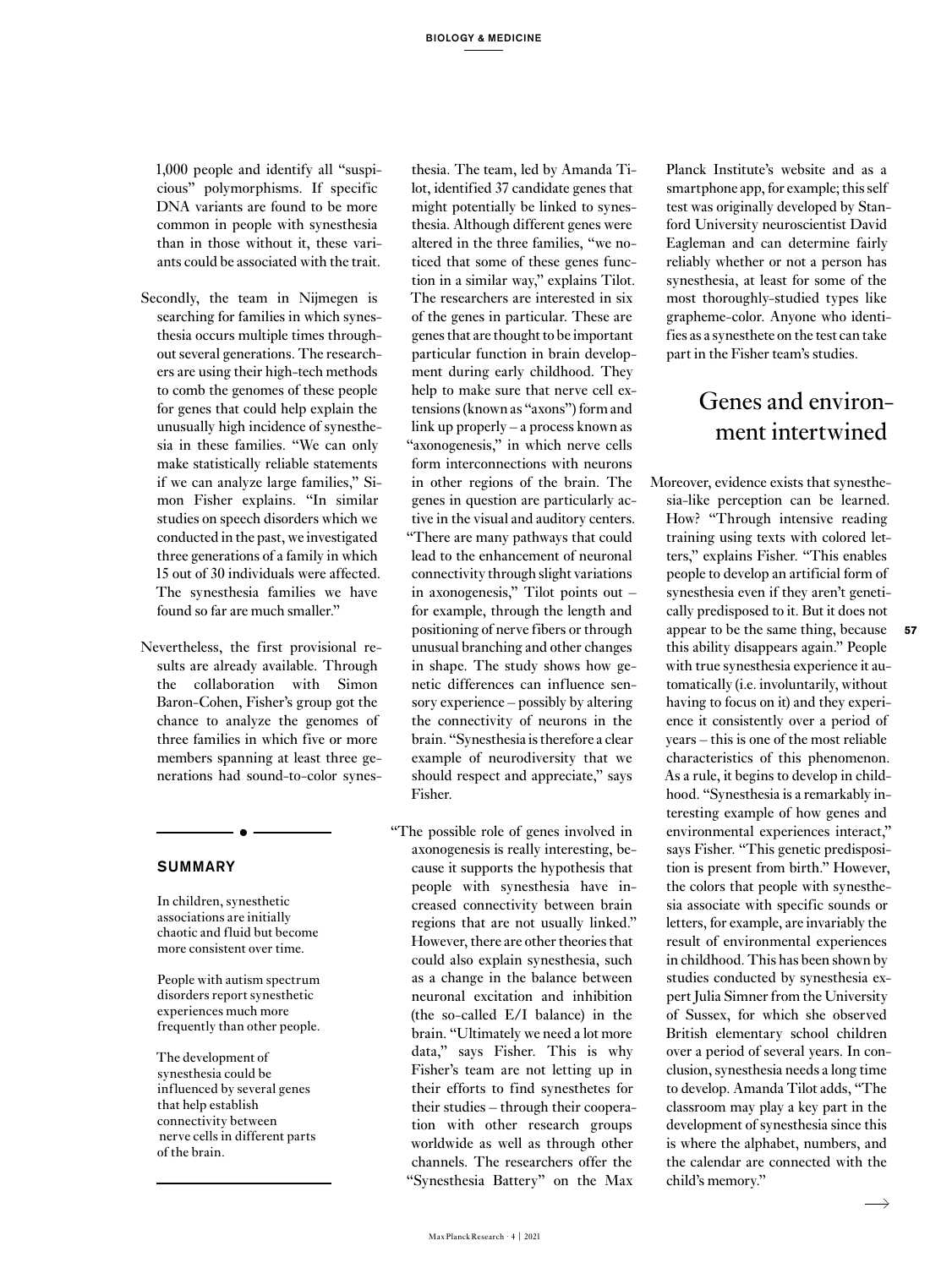In the British study, the few children at each elementary school who became grapheme-color synesthetes gradually came to associate colors with each letter of the alphabet during their early years at school. These children selected specific colors for 34 percent of the alphabet at ages six to seven, 48 percent at ages seven to eight, and 71 percent at ages ten to eleven. "Initially, the synesthetic associations are chaotic and fluid," says Fisher, "but in time they become more consistent." Many of the children and adolescents are not even aware that their perception is different from other people's.

### Synesthesia can be useful

A study of 1,000 subjects recently found that men and women are equally represented among people who lead truly synesthetic lives. Simon Baron-Cohen's team also found out that synesthesia is more common among people with autism spectrum disorders – up to 20 percent of this group report synesthetic experience. Tilot explains that "the findings bring to mind the remarkable case of the British author Daniel Tammet, who has autism and

An interdisciplinary approach: Simon Fisher's work brings together knowledge in the fields of genetics and brain research in order to better understand the phenomenon of synesthesia.



a complex form of synesthesia." Tammet's synesthesia enables him to perform astonishing feats, such as memorizing and reciting the mathematical number pi to more than 20,000 decimal places. This shows that synesthesia can sometimes be useful. Grapheme-color synesthetes, for example, often say that the colors help them memorize telephone numbers or other numerical information. Studies have shown that people with synesthesia perform better in memory exercises than people without this ability, provided they are able to use their unusual perceptive experiences to boost their memory. In his book "Born on a Blue Day", Daniel Tammet describes how his sense of the uniqueness of color, shape and location of each number helps him solve complex mathematical equations at lightning speed. In general, people with synesthesia are more creative than average.

However, there is also a flipside to the coin, as Simon Fisher explains: "The many simultaneous perceptions can occasionally be overwhelming." Sometimes, conflicts can also arise between concurrent perceptions. This can be disconcerting – for example when you are reading letters and perceive an odor of rotten eggs. "It gets difficult when systems collide, when my internal systems crash head on with the world's systems," says synesthete Lara Grabitz – for example, when the orchestra colleague with whom she shares a music stand writes numbers for fingerings on their shared sheets of music, but these mean nothing to her.

> *Synesthesia self-test (multi-lingual): www.mpi.nl/page/ join-our-synaesthesia-genetics-research*

> > $\leftarrow$

PHOTO: INTER NATIONAL DYSLEXIA ASSOCIATION, IDA CONFER ENCE OCT. 2018

PHOTO: INTERNATIONAL DYSLEXIA ASSOCIATION, IDA CONFERENCE OCT. 2018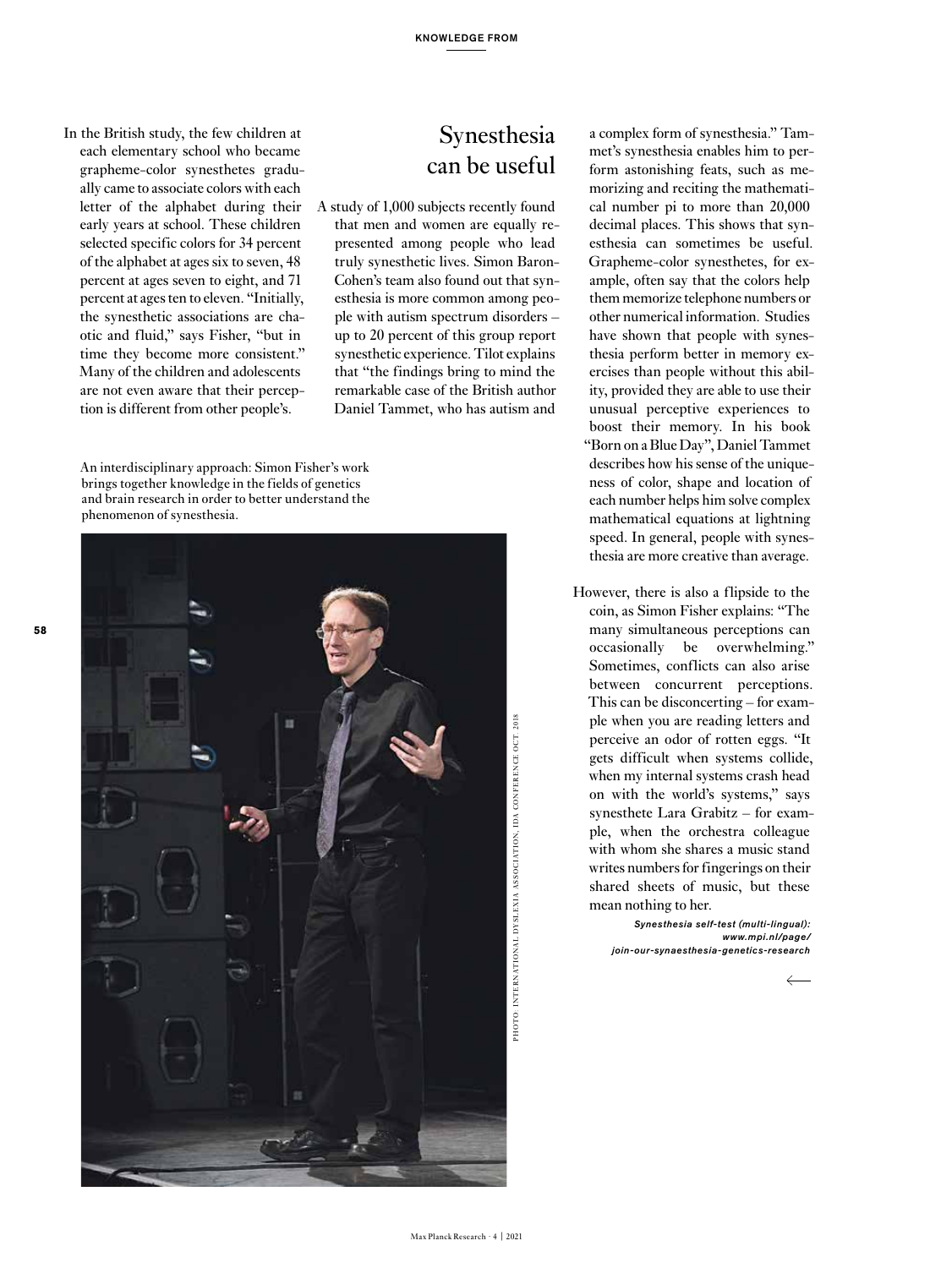







Max Planck Innovation is responsible for the technology transfer of the Max Planck Society and, as such, the link between industry and basic research. With our interdisciplinary team we advise and support scientists in evaluating their inventions, filing patents and founding companies. We offer industry a unique access to the innovations of the Max Planck Institutes. Thus we perform an important task: the transfer of basic research results into products, which contribute to the economic and social progress.

# Connecting Science and Business







www.max-planck-innovation.de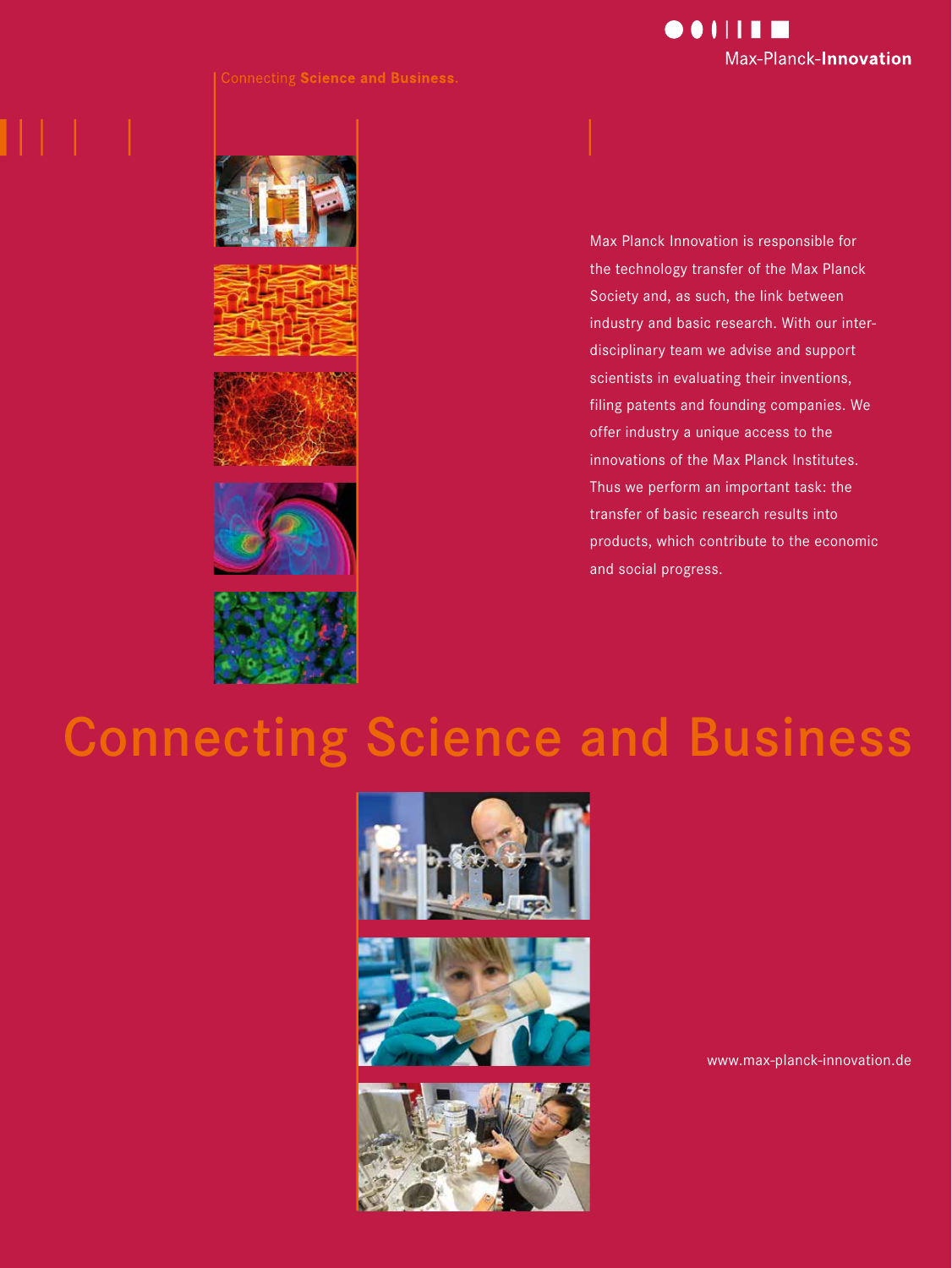

Alpaca Britta after shearing. Alpacas originate from South America and are related to llamas. Their immune system produces antibodies with an especially simple structure. These have distinct advantages over conventional antibodies and can be developed for medical applications.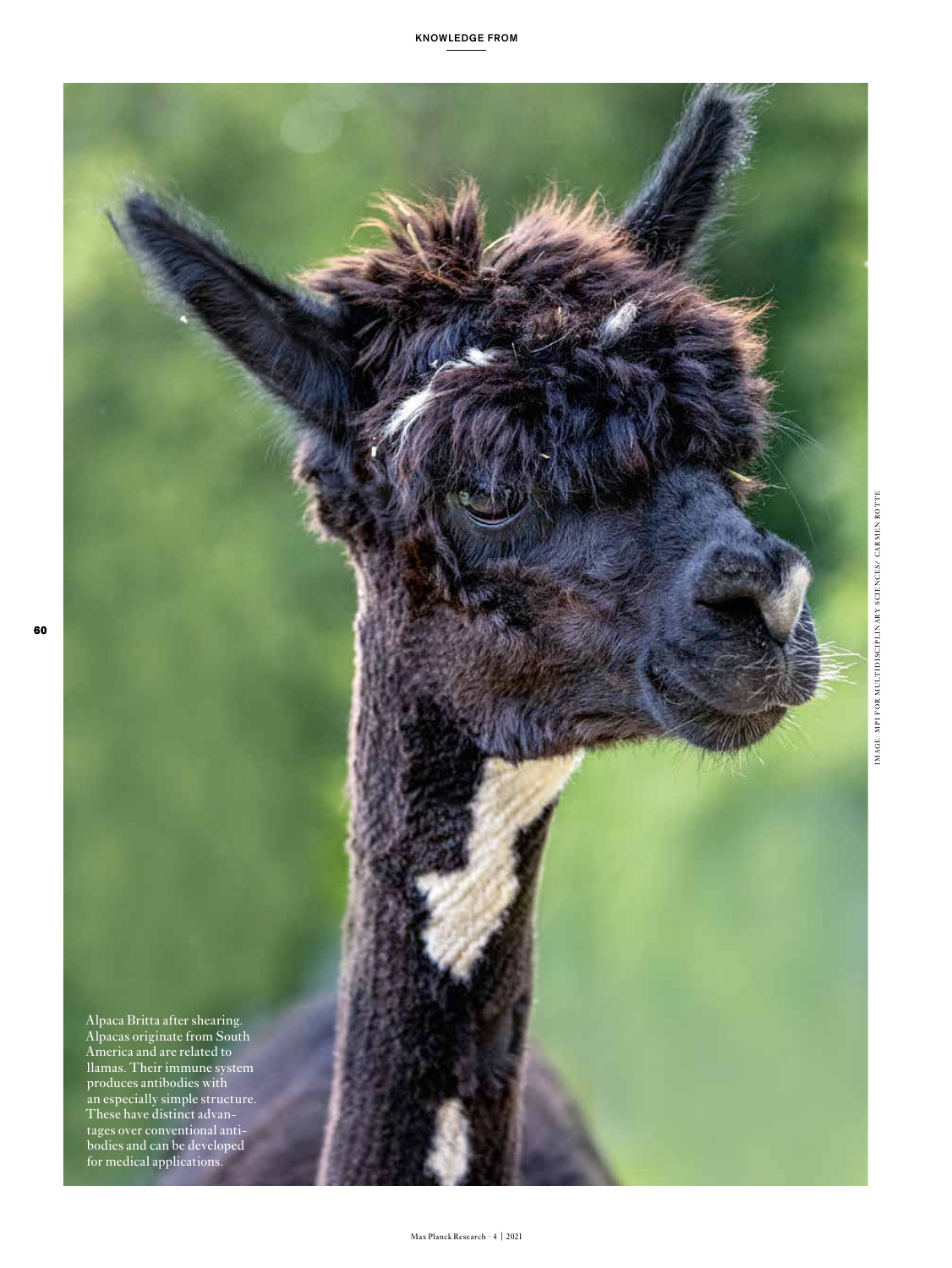# BOOSTER FROM ALPACAS

*TEXT: KLAUS WILHELM*

Basic research often takes a winding road and only indirectly leads to practical applications. The path of Dirk Görlich's research at the Max Planck Institute of Multidisciplinary Sciences in Goettingen began with defense proteins generated by the alpaca immune system. Görlich and his team have developed these proteins into mini-antibodies known as "nanobodies", which can block infection by SARS-CoV-2 and most of its variants. The efficacy and safety of these nanobodies will now have to be demonstrated in clinical trials.

> When leaving their stable on the Fassberg hill in Goettingen, the alpacas Britta, Nora, and Xenia are met with a magnificent view of the university town at their feet. While it is admittedly not quite as breathtaking as their Andean homeland, these animals are participating in an extraordinary research project. The three alpacas are part of a herd of 22 animals at the Max Planck Institute of Multidisciplinary Sciences (until 2021 known as the Max

Planck Institute of Biophysical Chemistry).

In Germany, alpacas used to be common only in petting zoos but have recently become very popular with professional and amateur breeders. Several thousand of these camelids, which are native to South America are now at home in Germany. However, Dirk Görlich and his team are less interested in the alpacas' cute appearance or their wool, but rather in a peculiarity of their immune system: when camelids get infected, their immune systems produce not only standard antibodies but also simpler versions. While standard antibodies are composed of two heavy and two light chains, the simplified antibodies comprise just two heavy chains with a smaller antigen-binding module. This may allow them to target pathogens at buried sites that are inaccessible to standard antibodies. Nanobodies (or VHH antibodies) are the smallest antigen-binding fragments of such simpler alpaca/camel antibodies.

Antibodies are proteins that can bind very selectively to specific molecules, for example, a pathogen's surface, thereby, labeling the invaders for destruction by immune cells. However, they can also directly neutralize pathogenic molecules. Scientists use antibodies to label, visualize, or block molecules to study their function. The small quantities needed for this can be readily obtained from animals, such as rabbits or goats. This is done by immunizing the animal several times with the desired antigen. The animals then respond by making antibodies against the antigen. The antibodies can then be isolated from blood samples.

Given their ability to bind to specific molecules, antibodies can also be used as drugs, for example, to treat rheumatic diseases, cancer, or and rabies. They are also being used to treat COVID-19. However, they cannot be obtained in the required quality and quantity from animal blood for such purposes. Instead, they are manufac**61**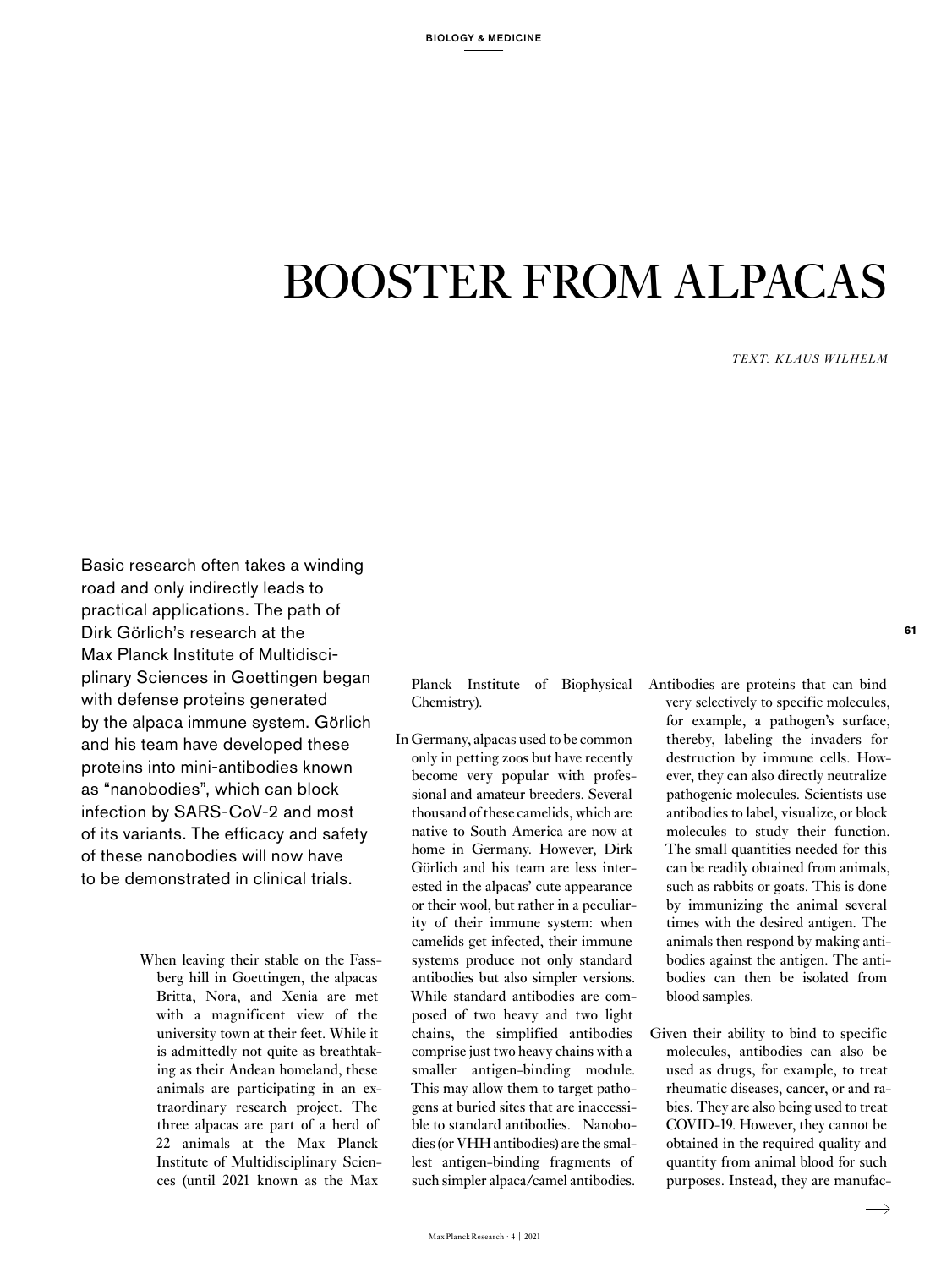tured in genetically modified hamster cells, in a procedure that is complex, time-consuming, and expensive. This is due to the complicated structure of the antibodies with light and heavy chains that are decorated with sugar chains. Nanobodies are different – thanks to their simpler structure, they are also easier to manufacture.

Approximately seven years ago, Dirk Görlich and his team came up with the idea of using nanobodies in their projects. At the time, the researchers were struggling to elucidate the three-dimensional structure of a protein complex from the cell's transport machinery by x-ray crystallography. But they just couldn't get the complex to crystallize – until they bound a nanobody from a Belgian company to the complex. "That solved the problem right away," Görlich remembers. This inspired the plan to generate nanobodies themselves and to establish a small herd of alpacas on the Institute's grounds. In the meantime, the Goettingen researchers have become experts in nanobodies. They use nanobodies as tools in fundamental research, for example, to block specific transport pathways in cells or as high-precision probes to localize proteins in fluorescence microscopy.

#### **SUMMARY**

**62**

Compared to standard antibodies, nanobodies have a simpler structure and are easier to isolate and produce in large quantities for medical use.

The recently developed anti-SARS-CoV-2 nanobodies neutralize the virus even in minute amounts, are effective against new viral variants, and can be rapidly adapted to new SARS-CoV-2 strains.

Nanobodies could also be used for treating sepsis or snakebites.

Then along came COVID-19. "It was clear that we could develop nanobodies that would stop infection with SARS-CoV-2," Görlich recounts. What followed was an emotional rollercoaster for the entire team, which pursued their project with immense dedication. "After all, there's a huge difference between producing nanobodies for basic research and developing them as drugs. In the laboratory, we use them just to bind specifically to their target structure, and a few milligrams are enough for thousands of experiments." For therapeutic purposes, however, they must not only bind to their target molecule but also neutralize it, and do so at very low concentrations to minimize side effects. In addition, very high stability is required to ensure that the nanobodies survive the production processes and years of storage without deteriorating. They also need to be produced in larger quantities – as a minimum on a kilogram scale.

- The researchers vaccinated Britta, Nora, and Xenia with a crucial part of the SARS-CoV-2 spike protein: the receptor-binding domain used by the coronavirus for invading its host cells. The immune system of the alpacas responded promptly and started producing antibodies against the virus. The team then collected blood samples and isolated the blueprints for more than a billion different nanobodies. Using the so-called phage display technique, they subsequently selected from this huge library the molecules that bind most strongly to the receptor-binding domain of the virus.
- But which of these is most effective at neutralizing the virus and stopping an infection? The team of virologist Matthias Dobbelstein, Director of the Institute of Molecular Oncology at the University Medical Center Goettingen, infected cell cultures with SARS-CoV-2 in the laboratory and tested how well the different nanobodies blocked virus replication. "The lower the neutralizing concentration of the nanobody is, the lower the risk of side effects will be,"

Görlich explains. The most effective nanobodies could block SARS-CoV-2 infection even at concentrations of less than one millionth of a gram per liter. The researchers then engineered these nanobodies to remain stable at temperatures of up to 95 °C without aggregation. Such a high level of stability makes the nanobodies easier to manufacture, process and store, as well as safer to use.

### Tandems against variants

But then variants of the virus appeared that were even more infectious than the original strain. In addition, their spike protein had changed to make it







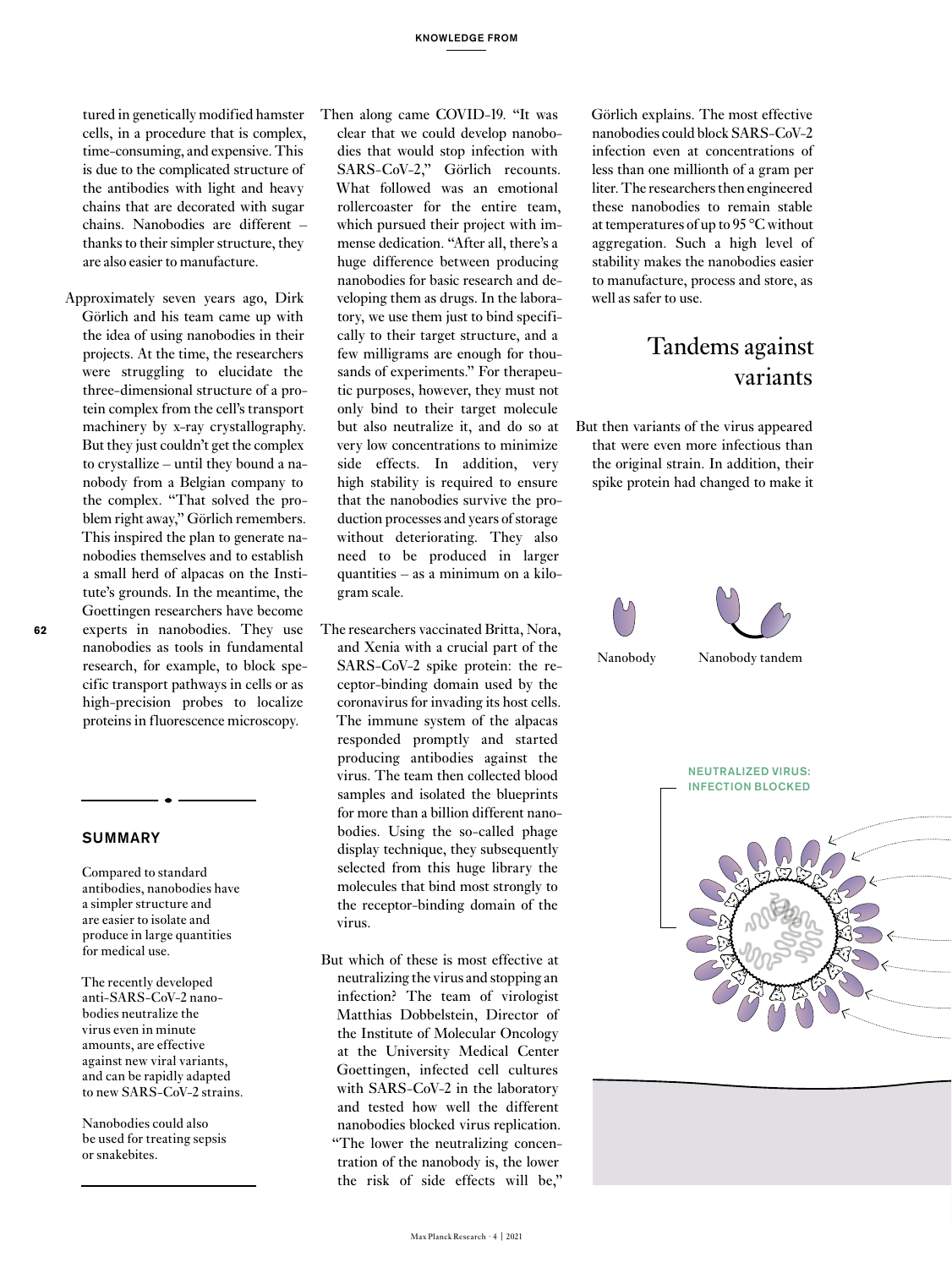harder for existing antibodies to neutralize the pathogen. Therefore, Dirk Görlich and his team fused two nanobodies that simultaneously recognize different regions of the receptor-binding domain. "These tandems bind so strongly that they can tolerate the new 'immune escape' mutations of the virus. This strategy worked perfectly with the alpha, beta, gamma, and delta variants of the virus," explains Thomas Güttler, a scientist in Görlich's team.

"By that time, we had re-immunized the alpacas with spikes from the viral variants and selected nanobodies that, already as monomers, can potently neutralize not only the original Wuhan strain but also alpha to delta," reports Metin Aksu, another scientist

in the team. The now dominant omicron variants are yet another challenge since they carry 15-17 mutations in their receptor-binding domains, ≥12 more than any previous variant of concern. It now seems that two distinct nanobodies are needed to potently target all known variants. The Goettingen team has already isolated the first generation of antiomicron nanobodies and is now optimizing a second set, which they obtained after boosting the alpacas twice with a specific omicron vaccine.

The only problem that remained was to produce these nanobodies at an industrial scale. A few milligrams of the mini-antibodies suffice for laboratory research, but kilogram amounts would be needed to make a difference in the pandemic (and the foreseeable endemic) situation. Indeed, such a goal is feasible with the help of genetically re-programmed yeast cells and industrial-scale bioreactors.

 But even if your laboratory team has succeeded in developing a potential drug to combat one of the worst epidemics in recent history, that doesn't automatically pave the way to clinical trials. "I was a bit naïve" says Görlich. Initially, the intention was to start a spin-off company of the Max Planck Society to develop the nanobodies as drugs for patients and then test them on volunteers. However, it proved impossible to raise the necessary funding in a short period of time, even the major pharmaceutical

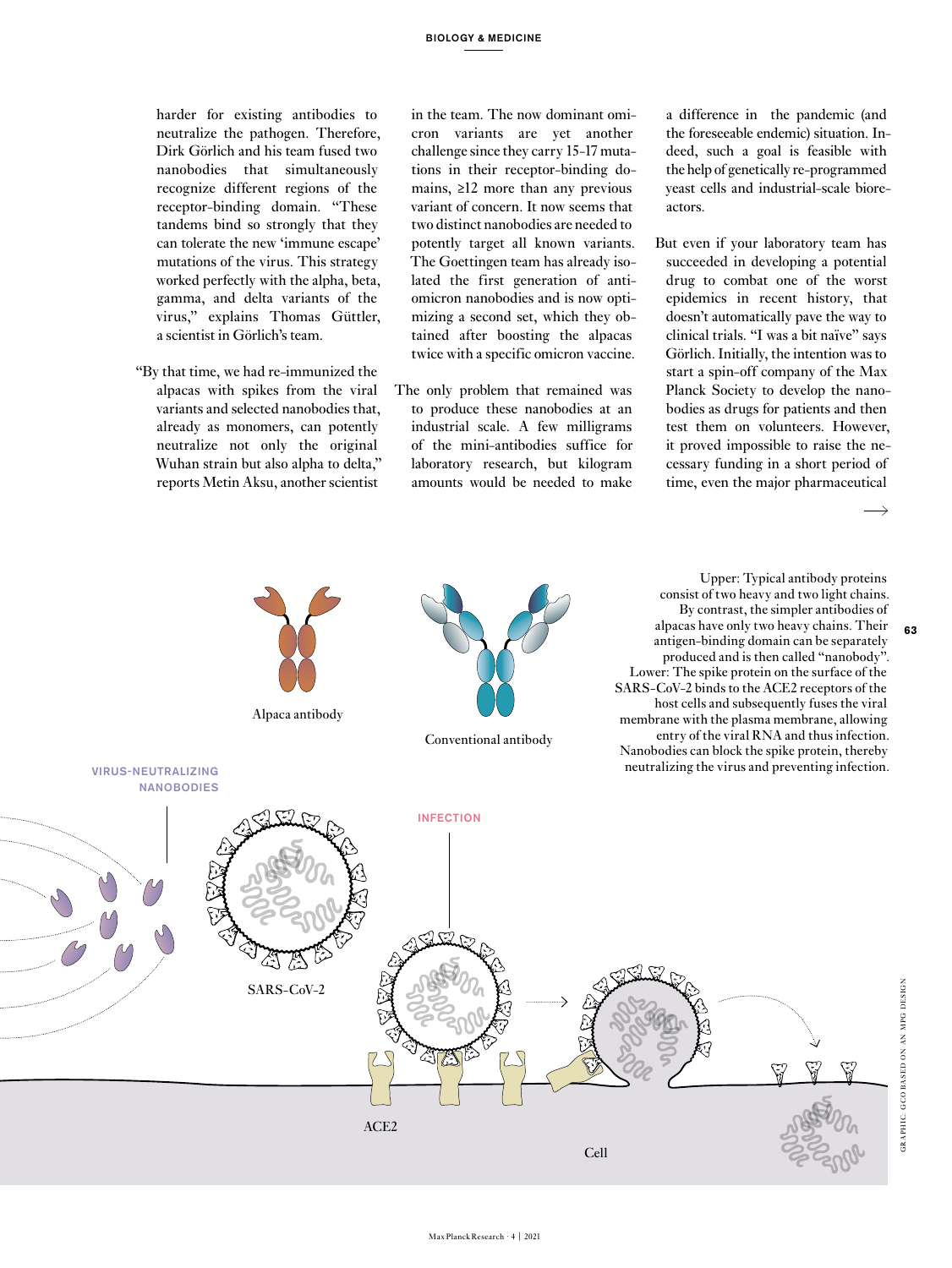

In the Max Planck Institute in Goettingen the nanobodies are adapted to the spike protein of the coronavirus so that they can block different variants of the pathogen (left: Jürgen Schünemann and Kathrin Gregor, right: Waltraud Taxer (rear) and Renate Rees).

companies were very cautious. The industry's hesitancy was partly due to the fact that using nanobodies as drugs is still a very novel concept. Only one product has, as yet, made it to the market – a drug to treat a rare thrombotic disease.

**64**

## Arduous path to drug development

- It was only at the very last moment that the team was able to find a company willing to undertake the clinical development, an Israeli biotech venture. "The negotiations were rather tedious and complicated. We learned that the process of developing a drug follows its own set of rules," says Dirk Görlich. His team is being supported by technology transfer experts from Max Planck Innovation and the Lead Discovery Center. The Max Planck Foundation is providing financial support for the project.
- Encouraged by the ultimately positive experience, the Goettingen researchers are now looking to develop nanobodies to treat sepsis. Commonly

 referred to as blood poisoning, such systemic bacterial infection is often fatal, and, in fact, the most common cause of death amongst hospitalized patients. Widespread antibiotic resistances adds to the problem. And even if antibiotics are effective against the bacteria, they cannot eliminate the already secreted bacterial toxins. "We are now aiming to develop nanobody cocktails that target and block the toxins of the most dangerous bacteria," says Dirk Görlich. Nanobodies could also be used for treating venomous snakebites, which cause around 100,000 fatalities per year worldwide. Until now, anti-venoms are produced by injecting snake toxins into horses and then isolating antibodies from their blood. This is a mature (>100 years old) technology but comes with severe adverse effects in patients and with hardly acceptable animal welfare problems.

Nanobodies would provide an excellent alternative strategy. From an exotic antibody of an exotic laboratory animal to novel drugs – the development of this new antibody technology would never have been possible without basic research.

## GLOSSARY

#### *NANOBODIES*

Fragments of antibodies with a particularly simple structure, which the immune system of camelids (for instance, alpacas, dromedaries, and llamas) produce against pathogens. Unlike typical antibodies, nanobodies are composed of only a single amino acid chain. This makes them more stable and easier to manufacture. They are also more effective at recognizing hidden binding sites of other proteins. Nanobodies are therefore being considered for a broader use in medicine.

#### *PHAGE DISPLAY*

A molecular biology technique to isolate nanobodies (or other "binders") from "immune libraries". Each nanobody of a library is directly coupled to its "own" DNA-encoded blueprint. This is achieved by packing the DNA blueprints into "phages" (viruses that infect bacteria) which then express and display DNA-encoded nanobodies on their surface. Such a library is then passed over an immobilized antigen surface. Phage nanobodies with a high affinity for the antigen bind to it and are isolated, while irrelevant binders are washed away.